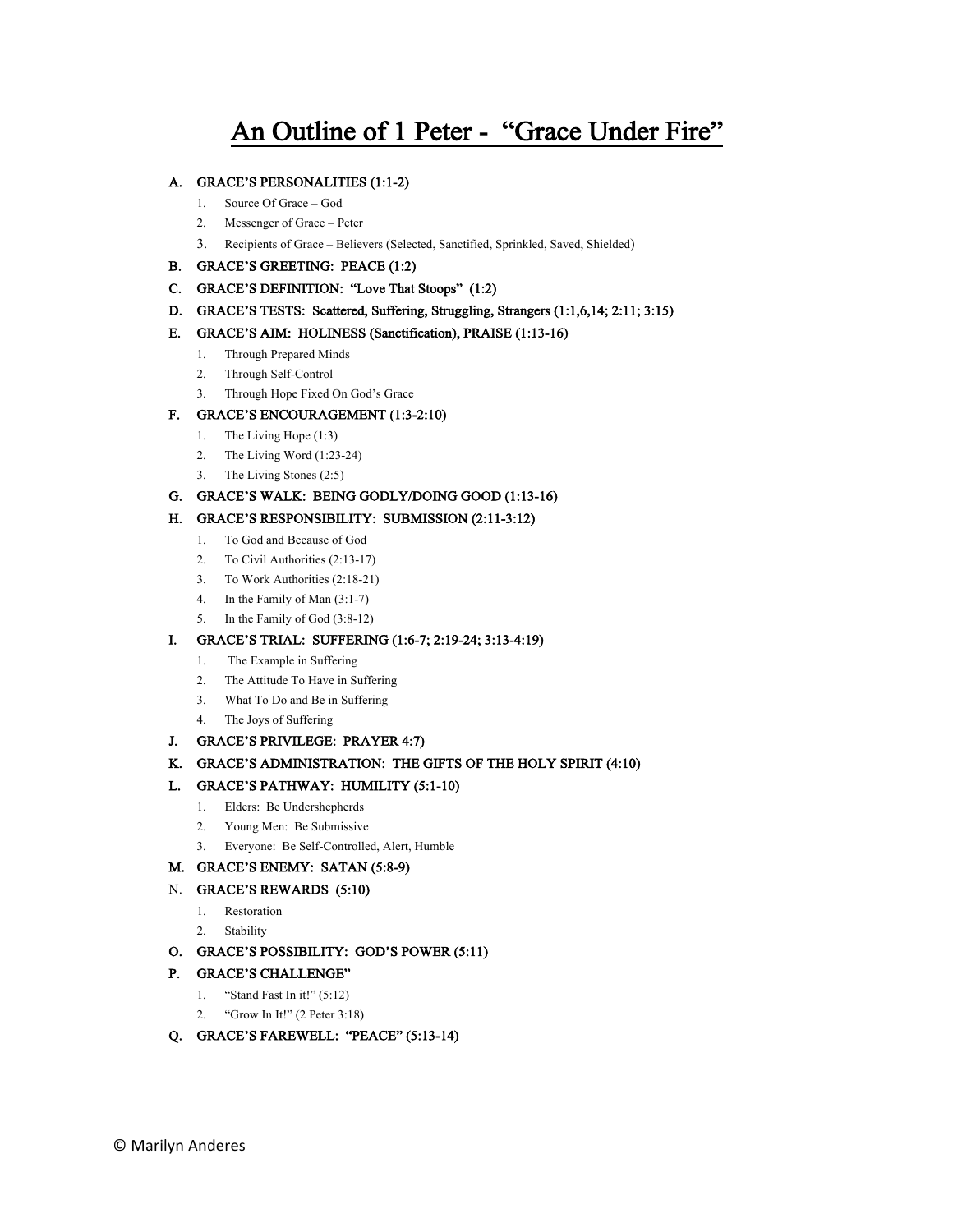# 1 Peter – A Time of Discovery

Read the whole book of 1 Peter each time and make discoveries.

- 1. List all the fruit of the Spirit. See where each is mentioned in the book and what Peter says about them.
- 2. Note the Scripture that had already captured Peter's attention. Why?
- 3. What do you learn about suffering?
- 4. What is the "everyday stuff" of 1 Peter and discover how grace would make a difference in it all.
- 5. If grace is "God's Riches At Christ's Expense" then in each chapter, list the "riches" and "Christ's expense."
- 6. Find Pictures of Christ in each chapter.
- 7. Several times the believers are told by Peter to "live as strangers" in their culture. If his instructions in each of the chapters was obeyed, how would it be strange to our culture today?
- 8. What are the commands of 1 Peter chapter by chapter, both in Be" and Do?
- 9. What does submission look like in 1 Peter? (Civil, Menial, Spousal, Familial)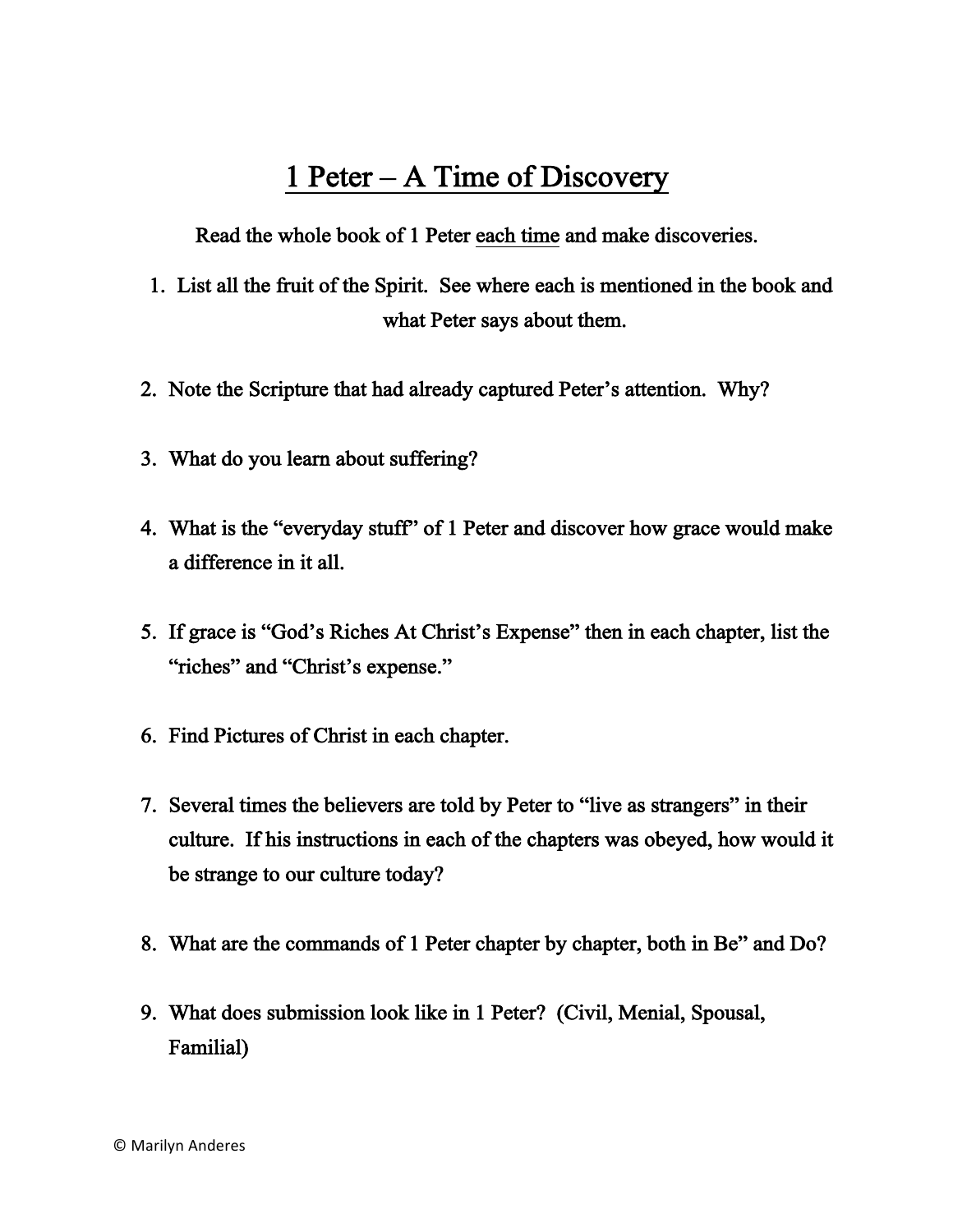- 10. How would you tame the lion of 1 Peter 5?
- 11. What are Satan's lies and how does the book of 1 Peter refute them?
- 12.What does holiness and restoration look like in 1 Peter?
- 13. John 10:10 says that "Jesus came to give us life and that to the full." In 1 Peter there are many superlative statements, like "overjoyed", "every", "never", "great", etc. What are those statements in every chapter and how would obeying them bring life to the full?

# The "Every Day" Stuff of Life in 1 Peter

| <b>Birth</b>           | <b>New Birth</b>          |
|------------------------|---------------------------|
| <b>Great Rejoicing</b> | All Kinds of Trials       |
| <b>Thoughts</b>        | Silver and Gold           |
| Love                   | Malice                    |
| Deceit                 | <b>Hypocrisy</b>          |
| Envy                   | Slander                   |
| Growth                 | <b>Sacrifices</b>         |
| Stumbling              | <b>Darkness</b>           |
| Light                  | <b>Desires</b>            |
| <b>Good Deeds</b>      | <b>Malicious Behavior</b> |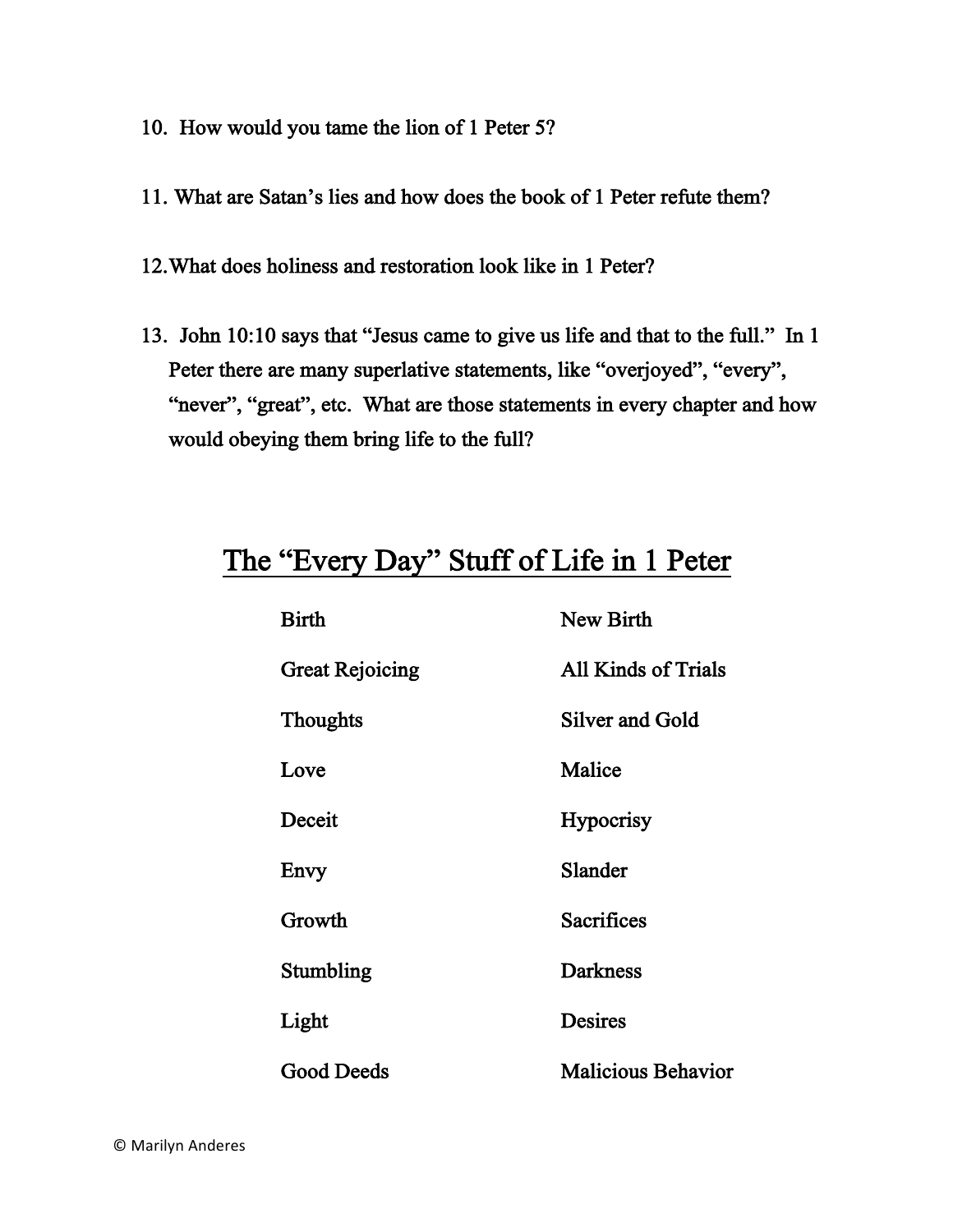| Submission      | Government     |
|-----------------|----------------|
| Law Enforcement | The Workplace  |
| <b>Insults</b>  | <b>Spouses</b> |
| Fear            | Prayer         |
| Hospitality     | Words          |
| Works           | Anxiety        |
| Satan's Attacks | <b>Kisses</b>  |

# "Over The Top"/Full Life in 1 Peter

- "grace and peace be yours in abundance"  $-1:2$
- "great mercy"  $-1:3$
- An inheritance that never perishes, spoils or fades  $-1:4$
- "greatly rejoice"  $-1:6$
- "all kinds of trials"  $-1:6$
- "faith of greater worth than gold"  $-1:7$
- "inexpressible and glorious joy"  $-1:8$
- "the greatest care"  $-1:10$
- "set your hope fully on the grace to be given"  $-1:13$
- "without blemish or defect"  $-1:1:19$
- "love one another  $\text{deeply"} 1:22$
- "imperishable seed"  $-1:23$
- "slander of every kind"  $-2:1$
- "never be put to shame" $-2:6$
- "submit selves to every authority"  $-2.13$